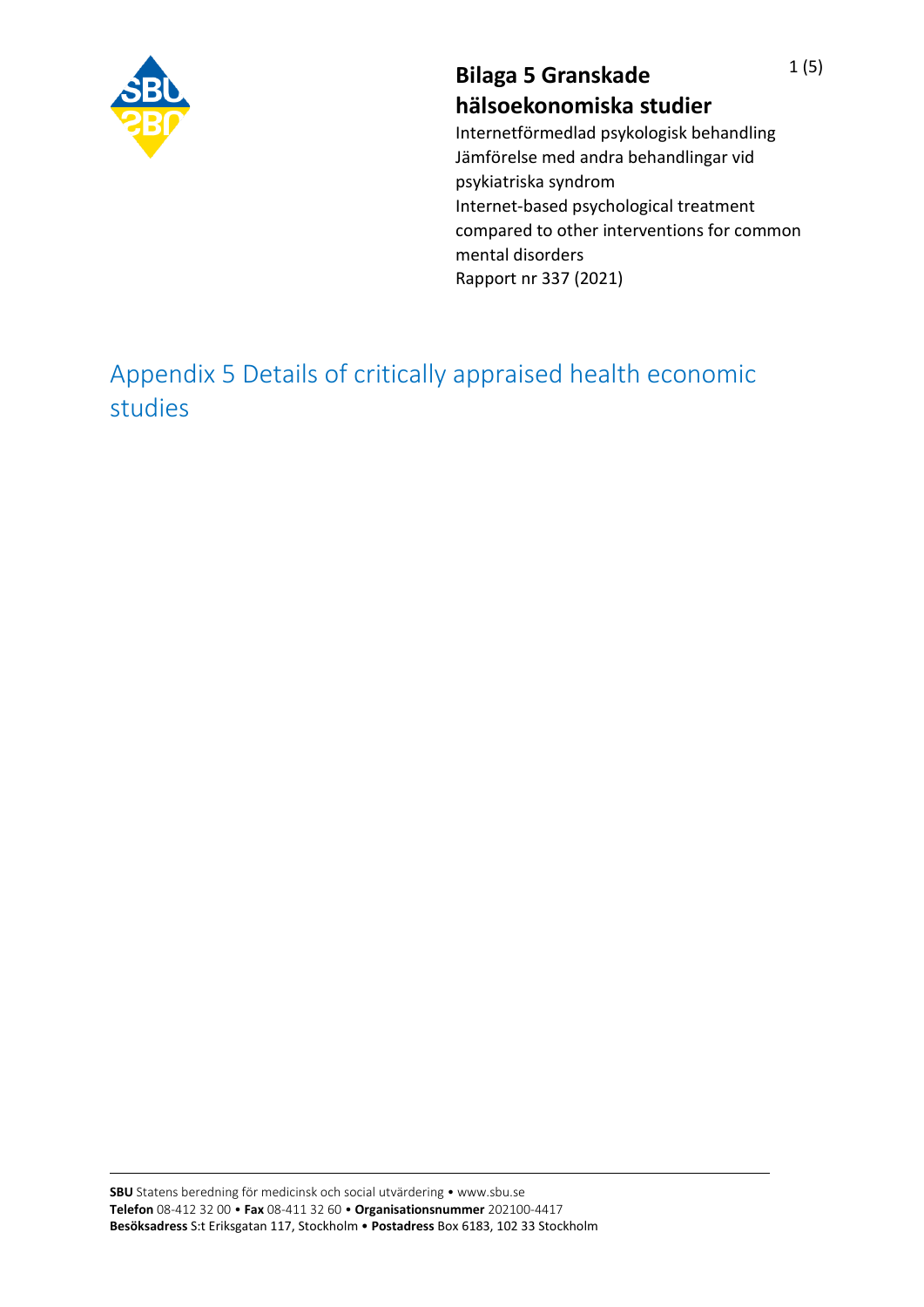| <b>Author</b>           | <b>Kraepelien et al</b>                                                     |
|-------------------------|-----------------------------------------------------------------------------|
| <b>Year</b>             | 2018                                                                        |
| <b>Reference</b>        | $[1]$                                                                       |
| <b>Country</b>          | <b>Sweden</b>                                                               |
|                         |                                                                             |
| <b>Study design</b>     | RCT-based CEA. Follow-up at 3 months and 12 months after baseline.          |
|                         |                                                                             |
| <b>Population</b>       | Patients aged 18-67 years with present depressive symptoms defined as       |
|                         | scoring ≥10 on the Patient Health Questionnaire (PHQ-9).                    |
|                         |                                                                             |
| <b>Setting</b>          | Primary care.                                                               |
|                         |                                                                             |
| <b>Perspective</b>      | Health care and societal perspectives.                                      |
| <b>Intervention</b>     | ICBT for 12 weeks (n=317)                                                   |
|                         |                                                                             |
| <b>VS</b>               | <b>VS</b>                                                                   |
| control                 | TAU as administered by GP for 12 weeks (n=312)                              |
| <b>Incremental cost</b> | 3-month follow-up, health care perspective: Mean total costs per patient    |
|                         | were 811 EUR (SE 12) for ICBT and 513 EUR (SE 21) for TAU.                  |
|                         | 12-month follow-up, health care perspective: Mean total costs per patient   |
|                         | were 2 254 EUR (1 753 EUR health care provider costs + 501 EUR              |
|                         | intervention cost; SE not reported) for ICBT and 1 911 EUR (SE 128 EUR) for |
|                         | TAU.                                                                        |
|                         | 12-month follow-up, societal perspective: Mean total costs per patient      |
|                         | were 11 685 EUR (SE 587 EUR) for ICBT and 10 623 EUR (SE 810 EUR) for       |
|                         | TAU.                                                                        |
|                         |                                                                             |
|                         | All above costs represent imputed values. Incremental costs were not        |
|                         | reported but could be calculated from the above reported total costs.       |
|                         | Costs were assessed in Swedish Krona (SEK) and converted to Euros using     |
|                         | purchasing power parities and 2012 as reference year (1 SEK = Euro          |
|                         | 0.0872962721).                                                              |
|                         |                                                                             |
| <b>Incremental</b>      | 12-month follow-up: Mean QALYs were 0,6909 (SE 0,1037) for ICBT versus      |
| effect                  | 0,6571 (SE 0,1085) for TAU.                                                 |
|                         |                                                                             |
|                         | These results represent imputed values. CI or p-value for difference in     |
|                         | QALYs not reported.                                                         |
| <b>ICER</b>             | ICER for 12-month health care perspective: 10 166 EUR per QALY gained.      |
|                         | ICER for 12-month societal perspective: 31 471 EUR per QALY gained.         |
|                         |                                                                             |
|                         | We choose not to report the ICER for the 3-month health care perspective    |
|                         |                                                                             |
|                         | as the authors report that the calculation was based on QALY-gain at 12     |
|                         | months.                                                                     |

Table of details of critically appraised health economic studies

Internetförmedlad psykologisk behandling

Jämförelse med andra behandlingar vid psykiatriska syndrom www.sbu.se/337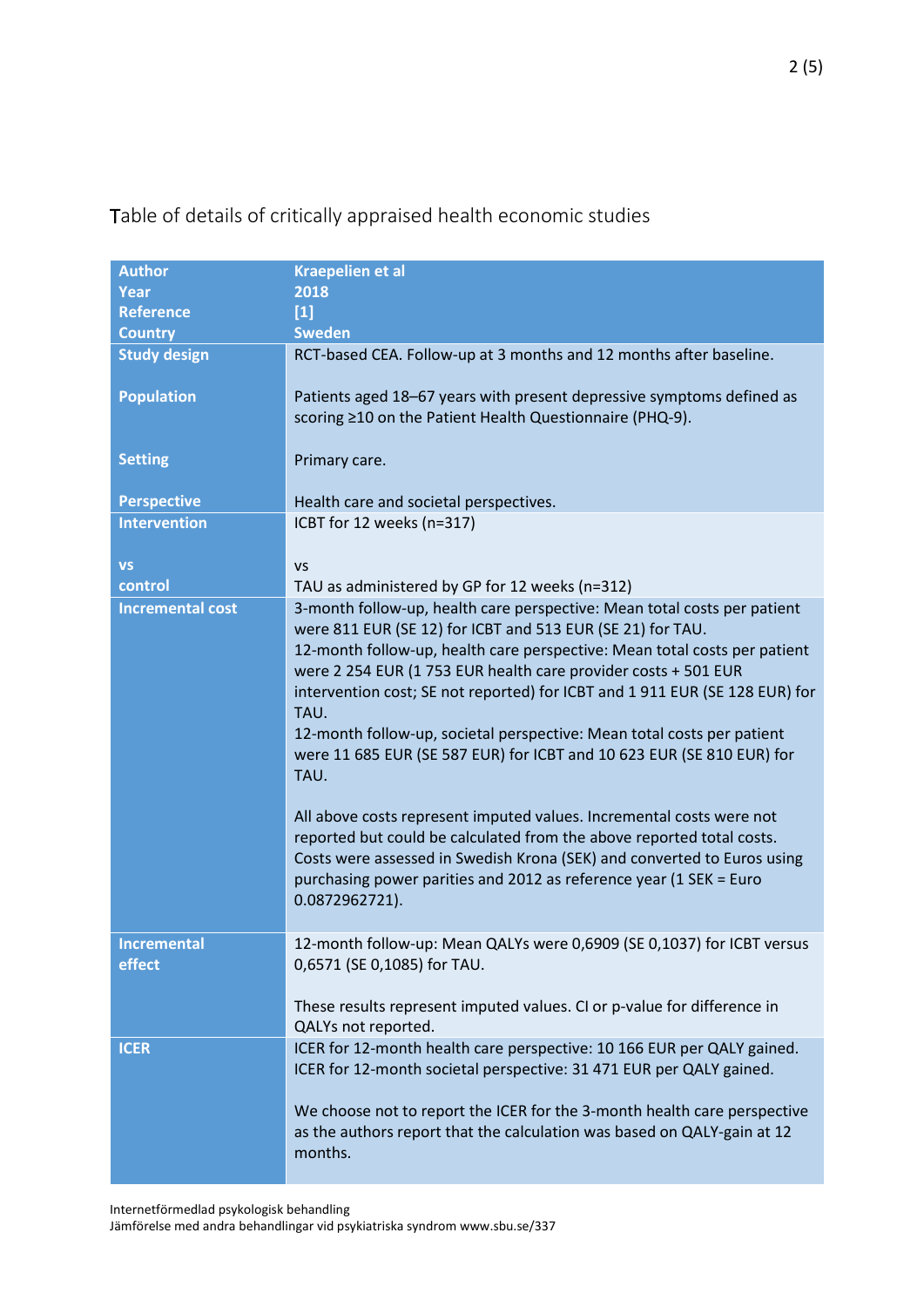|                                                  | Results of the PSA indicated that ICBT has a probability of 90% of being<br>cost-effective at the chosen WTP threshold of 21 536 EUR in the healthcare<br>perspective and a probability of approximately 40% of being cost-effective<br>at the same WTP threshold in the societal perspective.                                                                                                                                                                                                                                                                       |
|--------------------------------------------------|----------------------------------------------------------------------------------------------------------------------------------------------------------------------------------------------------------------------------------------------------------------------------------------------------------------------------------------------------------------------------------------------------------------------------------------------------------------------------------------------------------------------------------------------------------------------|
| <b>Study quality with</b><br>respect to economic | Low to moderate quality with respect to economic aspects                                                                                                                                                                                                                                                                                                                                                                                                                                                                                                             |
| aspects*                                         | Main results of the RCT are reported in Hallgren 2015 and 2016 [2, 3] The<br>trial also included one group randomised to physical activity. This risk of<br>bias of the trial was assessed as high.                                                                                                                                                                                                                                                                                                                                                                  |
| <b>Further information</b><br><b>Comments</b>    | 25% of EQ-5D questionnaires and 23% of TiC-P questionnaires (which were<br>used to collect data on costs) were missing at post-treatment follow-up.<br>17% of EQ-5D questionnaires and 40% of some items in the costing<br>questionnaires were missing at 1-year follow-up. Missing data were<br>imputed with multiple imputation by chained equations, using probability<br>mean matching. Authors provided supplementary data on complete cases<br>for EQ 5D and t-test for difference in QALYs between ICBT and TAU at 12<br>months (t = $1.999$ ; p = $0.046$ ). |
| <b>Author</b><br>Year                            | Holst et al<br>2018                                                                                                                                                                                                                                                                                                                                                                                                                                                                                                                                                  |
| <b>Reference</b>                                 | [4]                                                                                                                                                                                                                                                                                                                                                                                                                                                                                                                                                                  |
| <b>Country</b>                                   | Sweden                                                                                                                                                                                                                                                                                                                                                                                                                                                                                                                                                               |
| <b>Study design</b>                              | CEA based on pragmatic RCT. Follow-up at 3 months and 12 months after                                                                                                                                                                                                                                                                                                                                                                                                                                                                                                |
|                                                  | baseline.                                                                                                                                                                                                                                                                                                                                                                                                                                                                                                                                                            |
| <b>Population</b>                                |                                                                                                                                                                                                                                                                                                                                                                                                                                                                                                                                                                      |
| <b>Setting</b>                                   | Patients aged >=18 years with a probable diagnosis of mild to moderate<br>depression                                                                                                                                                                                                                                                                                                                                                                                                                                                                                 |
| <b>Perspective</b>                               | Primary care.                                                                                                                                                                                                                                                                                                                                                                                                                                                                                                                                                        |
|                                                  | Health care and societal perspectives.                                                                                                                                                                                                                                                                                                                                                                                                                                                                                                                               |
| <b>Intervention</b>                              | ICBT for 12 weeks (n=52)                                                                                                                                                                                                                                                                                                                                                                                                                                                                                                                                             |
| <b>VS</b>                                        | <b>VS</b>                                                                                                                                                                                                                                                                                                                                                                                                                                                                                                                                                            |
| control                                          | TAU as typically provided by the primary care center for 12 weeks (n=38)                                                                                                                                                                                                                                                                                                                                                                                                                                                                                             |
| <b>Incremental cost</b>                          | 12-month follow-up, health care perspective: Mean (SD) total costs per<br>patient were 4 044 SEK (SD 1 853 SEK) for ICBT and 4 434 SEK (2 651 SEK)<br>for TAU.<br>12-month follow-up, societal perspective: Mean total costs per patient<br>were 47 679 SEK (77 641 SEK) for ICBT and 50 343 SEK (87 176 SEK) for<br>TAU.                                                                                                                                                                                                                                            |
|                                                  | The difference in costs was not statistically significant between groups<br>receiving ICBT and TAU (p=0.73 for difference in costs in health care<br>perspective and p=0.85 for difference in costs in societal perspective).<br>Costs were reported in SEK year 2013.                                                                                                                                                                                                                                                                                               |

Internetförmedlad psykologisk behandling

Jämförelse med andra behandlingar vid psykiatriska syndrom www.sbu.se/337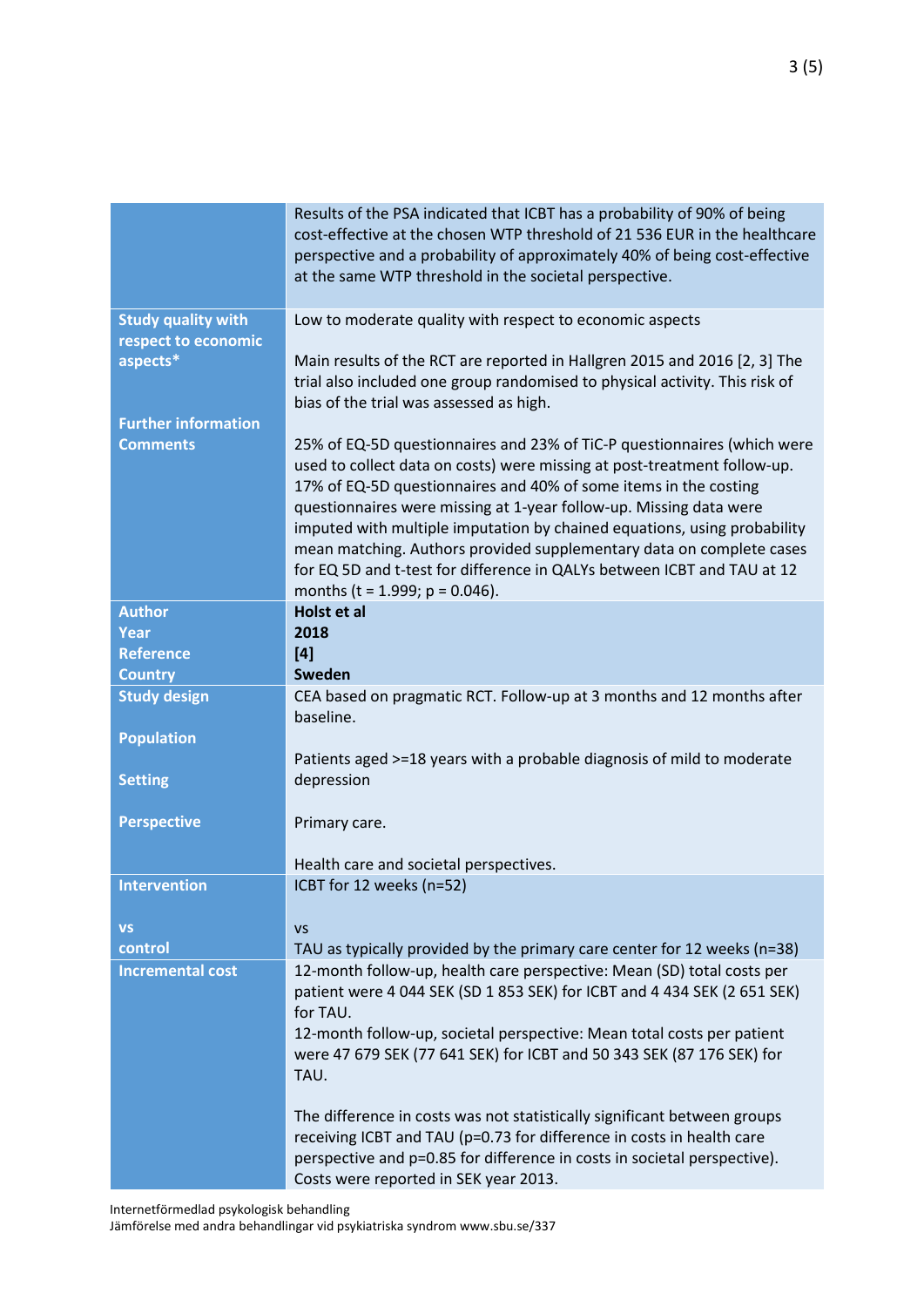| <b>Incremental</b><br>effect                     | 12-month follow-up: Mean (95% CI) QALYs were 0.74 (0.75-0.84) for ICBT<br>versus 0.79 (0.70-0.78) for TAU.                                                                                  |
|--------------------------------------------------|---------------------------------------------------------------------------------------------------------------------------------------------------------------------------------------------|
|                                                  | The difference in QALYs was not statistically significant between groups<br>receiving ICBT and TAU.                                                                                         |
| <b>ICER</b>                                      | We chose not to report the ICERs for the deterministic analysis as these<br>were based on non-significant differences in costs and QALYs.                                                   |
|                                                  | The PSA indicated that ICERs were scattered throughout all four quadrants<br>of the cost-effectiveness plane, indicating that no conclusion could be<br>drawn regarding cost-effectiveness. |
| <b>Study quality with</b><br>respect to economic | Moderate quality with respect to economic aspects                                                                                                                                           |
| aspects*                                         | Main results of the RCT are reported in Kivi 2014 [5]. This risk of bias of the<br>trial was assessed as high.                                                                              |
| <b>Further information</b><br><b>Comments</b>    | The analysis was conducted for patients where both cost and outcome<br>data were sufficient (40 ICBT vs 33 TaU patients).                                                                   |

CEA = Cost-effectiveness analysis; EUR = Euro; GP = General practitioner; ICBT = Internet-based cognitive behavioural therapy; ICER = Incremental cost-effectiveness ratio;  $PSA$  = Probabilistic sensitivity analysis;  $SE$  = Standard error; TAU = Treatment as usual; TiC-P = Trimbos and iMTA questionnaire on Costs associated with Psychiatric illness.

\*Assessed using SBU's checklist for trial-based health economic studies [6].